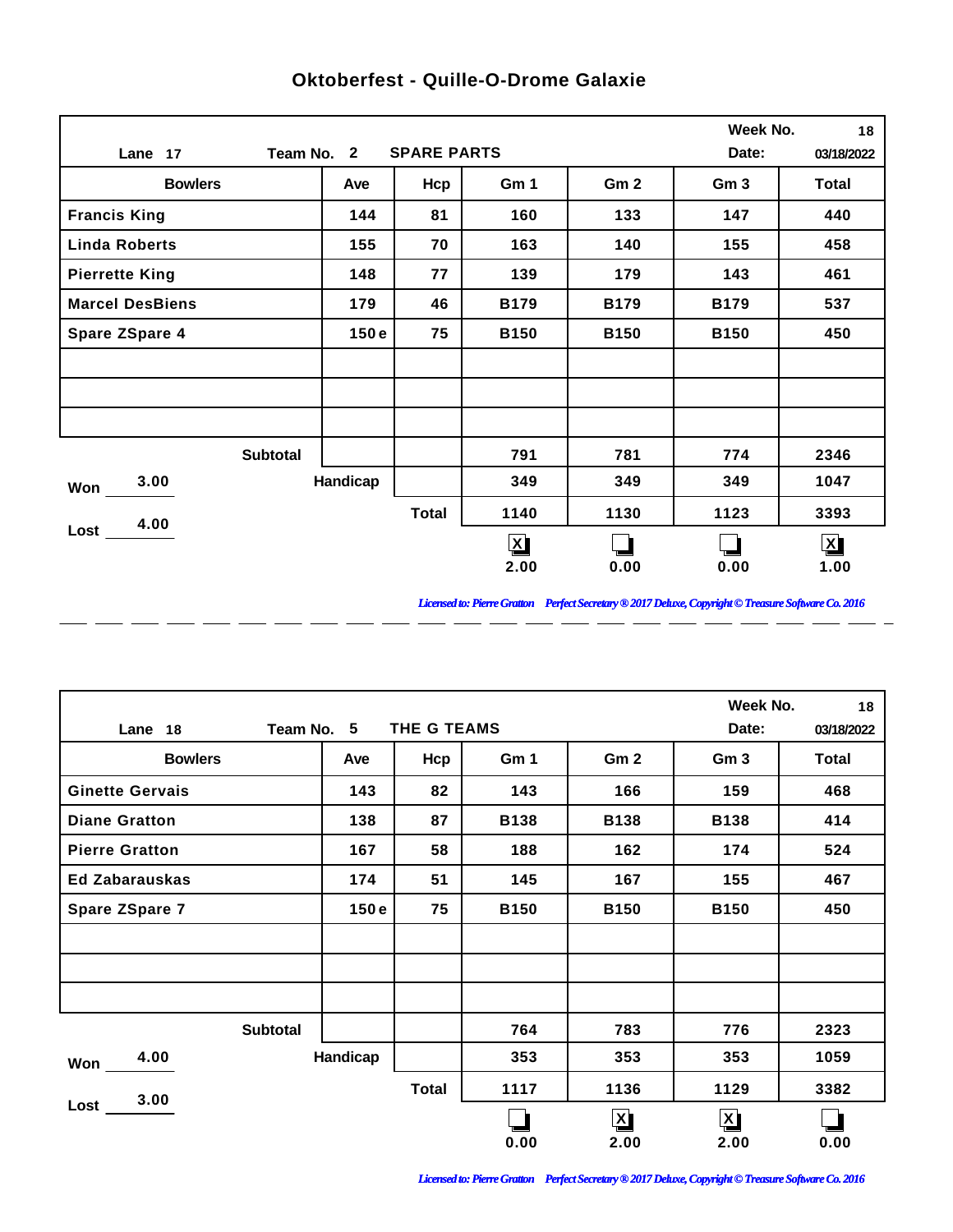|                       |                 |              |                        |                 | Week No.                | 18                   |
|-----------------------|-----------------|--------------|------------------------|-----------------|-------------------------|----------------------|
| Lane 19               | Team No. 1      |              | <b>CHASING TURKEYS</b> |                 | Date:                   | 03/18/2022           |
| <b>Bowlers</b>        | Ave             | Hcp          | Gm 1                   | Gm <sub>2</sub> | Gm <sub>3</sub>         | <b>Total</b>         |
| <b>Marjo Cartier</b>  | 129             | 96           | 131                    | 105             | 135                     | 371                  |
| <b>Diane Cooper</b>   | 137             | 88           | 144                    | 120             | 100                     | 364                  |
| <b>Steve Walling</b>  | 149             | 76           | 148                    | 173             | 202                     | 523                  |
| Spare ZSpare 1        | 150e            | 75           | <b>B150</b>            | <b>B150</b>     | <b>B150</b>             | 450                  |
| <b>Spare ZSpare 3</b> | 150e            | 75           | <b>B150</b>            | <b>B150</b>     | <b>B150</b>             | 450                  |
|                       |                 |              |                        |                 |                         |                      |
|                       |                 |              |                        |                 |                         |                      |
|                       |                 |              |                        |                 |                         |                      |
|                       | <b>Subtotal</b> |              | 723                    | 698             | 737                     | 2158                 |
| 5.00<br>Won           | Handicap        |              | 410                    | 410             | 410                     | 1230                 |
| 2.00                  |                 | <b>Total</b> | 1133                   | 1108            | 1147                    | 3388                 |
| Lost                  |                 |              | $\mathbf{X}$           |                 | $\overline{\mathbf{X}}$ | $\boxed{\mathbf{X}}$ |
|                       |                 |              | 2.00                   | 0.00            | 2.00                    | 1.00                 |

 $-$ 

 $\overline{a}$ 

 $\overline{a}$ 

 $\overline{a}$ 

 $\overline{a}$ 

 $\overline{a}$ 

 $\overline{a}$ 

 $\overline{a}$ 

## **Oktoberfest - Quille-O-Drome Galaxie**

*Licensed to: Pierre Gratton Perfect Secretary ® 2017 Deluxe, Copyright © Treasure Software Co. 2016*

<u> 2002 - 2003 - 2003 - 2003 - 2003 - 2003 - 2003 - 2003 - 2003 - 2003 - 2003 - 2003 - 2003 - 2003 - 2003 - 200</u>

|                         |          |              |             |                 | Week No.        | 18    |
|-------------------------|----------|--------------|-------------|-----------------|-----------------|-------|
| Team No.<br>Lane 20     | Date:    | 03/18/2022   |             |                 |                 |       |
| <b>Bowlers</b>          | Ave      | Hcp          | Gm 1        | Gm <sub>2</sub> | Gm <sub>3</sub> | Total |
| <b>Francois Lepine</b>  | 131      | 94           | <b>B131</b> | <b>B131</b>     | <b>B131</b>     | 393   |
| <b>Steven Tuinstra</b>  | 155      | 70           | 132         | 162             | 123             | 417   |
| <b>Daniel Beauchamp</b> | 166      | 59           | 164         | 170             | 177             | 511   |
| <b>Spare ZSpare 2</b>   | 150e     | 75           | <b>B150</b> | <b>B150</b>     | <b>B150</b>     | 450   |
| <b>Spare ZSpare 9</b>   | 150e     | 75           | <b>B150</b> | <b>B150</b>     | <b>B150</b>     | 450   |
|                         |          |              |             |                 |                 |       |
|                         |          |              |             |                 |                 |       |
|                         |          |              |             |                 |                 |       |
| <b>Subtotal</b>         |          |              | 727         | 763             | 731             | 2221  |
| 2.00<br>Won             | Handicap |              | 373         | 373             | 373             | 1119  |
| 5.00                    |          | <b>Total</b> | 1100        | 1136            | 1104            | 3340  |
| Lost                    |          |              |             | $\mathbf{X}$    |                 |       |
|                         |          |              | 0.00        | 2.00            | 0.00            | 0.00  |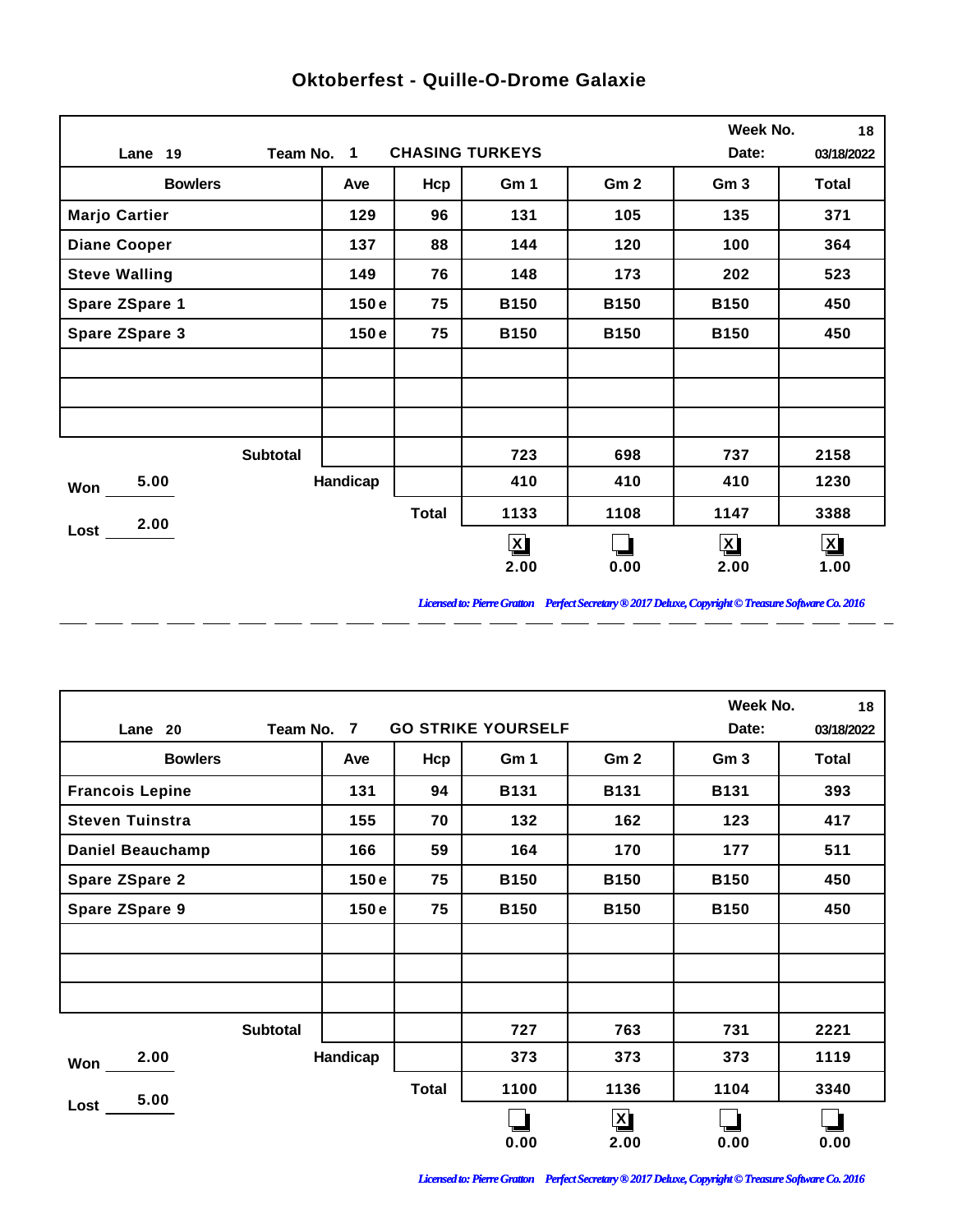|                         |                 |          |                  |             |                 | Week No.                | 18                   |
|-------------------------|-----------------|----------|------------------|-------------|-----------------|-------------------------|----------------------|
| Lane 21                 | Team No. 6      |          | <b>POWERBALL</b> |             |                 | Date:                   | 03/18/2022           |
| <b>Bowlers</b>          |                 | Ave      | Hcp              | Gm 1        | Gm <sub>2</sub> | Gm <sub>3</sub>         | <b>Total</b>         |
| <b>Denise Loyer</b>     |                 | 133      | 92               | 154         | 113             | 154                     | 421                  |
| Mia Beauchamp           |                 | 157      | 68               | 146         | 163             | 132                     | 441                  |
| <b>Denis Prud'Homme</b> |                 | 170      | 55               | 173         | 164             | 178                     | 515                  |
| Spare ZSpare 8          |                 | 150e     | 75               | <b>B150</b> | <b>B150</b>     | <b>B150</b>             | 450                  |
| <b>Spare ZSpare13</b>   |                 | 150e     | 75               | <b>B150</b> | <b>B150</b>     | <b>B150</b>             | 450                  |
|                         |                 |          |                  |             |                 |                         |                      |
|                         |                 |          |                  |             |                 |                         |                      |
|                         |                 |          |                  |             |                 |                         |                      |
|                         | <b>Subtotal</b> |          |                  | 773         | 740             | 764                     | 2277                 |
| 3.00<br>Won             |                 | Handicap |                  | 365         | 365             | 365                     | 1095                 |
| 4.00                    |                 |          | <b>Total</b>     | 1138        | 1105            | 1129                    | 3372                 |
| Lost                    |                 |          |                  |             |                 | $\overline{\mathbf{X}}$ | $\boxed{\mathbf{X}}$ |
|                         |                 |          |                  | 0.00        | 0.00            | 2.00                    | 1.00                 |

 $\overline{a}$ 

 $\overline{a}$ 

 $\overline{a}$ 

 $\overline{\phantom{a}}$ 

 $\overline{a}$ 

 $-$ 

 $\overline{a}$ 

 $\overline{a}$ 

## **Oktoberfest - Quille-O-Drome Galaxie**

*Licensed to: Pierre Gratton Perfect Secretary ® 2017 Deluxe, Copyright © Treasure Software Co. 2016*

<u> 2002 - 2003 - 2003 - 2003 - 2003 - 2003 - 2003 - 2003 - 2003 - 2003 - 2003 - 2003 - 2003 - 2003 - 2003 - 200</u>

|                       |          |              |              |                         | Week No.        | 18    |
|-----------------------|----------|--------------|--------------|-------------------------|-----------------|-------|
| Team No. 4<br>Lane 22 | Date:    | 03/18/2022   |              |                         |                 |       |
| <b>Bowlers</b>        | Ave      | Hcp          | Gm 1         | Gm <sub>2</sub>         | Gm <sub>3</sub> | Total |
| George Tuinstra Jr    | 145      | 80           | 148          | 167                     | 138             | 453   |
| <b>Jaycee Drew</b>    | 140      | 85           | <b>B140</b>  | <b>B140</b>             | <b>B140</b>     | 420   |
| <b>Pat Beauchamp</b>  | 198      | 27           | 234          | 198                     | 136             | 568   |
| Spare ZSpare 6        | 150e     | 75           | <b>B150</b>  | <b>B150</b>             | <b>B150</b>     | 450   |
| Spare ZSpare 11       | 150e     | 75           | <b>B150</b>  | <b>B150</b>             | <b>B150</b>     | 450   |
|                       |          |              |              |                         |                 |       |
|                       |          |              |              |                         |                 |       |
|                       |          |              |              |                         |                 |       |
| <b>Subtotal</b>       |          |              | 822          | 805                     | 714             | 2341  |
| 4.00<br>Won           | Handicap |              | 342          | 342                     | 342             | 1026  |
| 3.00                  |          | <b>Total</b> | 1164         | 1147                    | 1056            | 3367  |
| Lost                  |          |              | $\mathbf{X}$ | $\overline{\mathbf{X}}$ |                 |       |
|                       |          |              | 2.00         | 2.00                    | 0.00            | 0.00  |